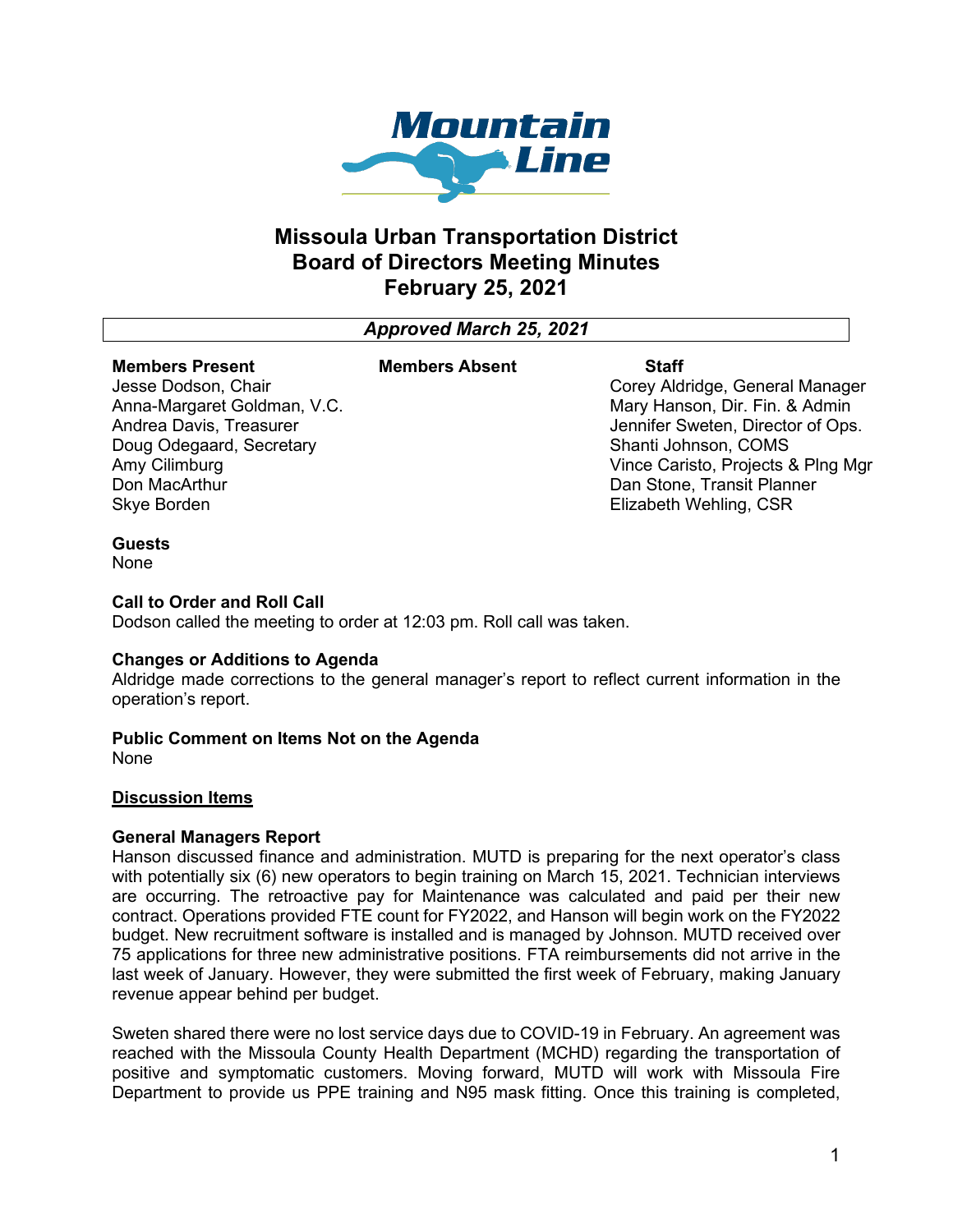MUTD will provide service to customers who test positive for COVID-19 to receive clinic testing and other medical care. Training for self-defense provided to response personnel, receptionist, and COMS. There has been an increase in altercations, most likely due to fatigue from COVID-19. Planning for Phase 3 service improvements continues. Staffing numbers have been determined. Currently, there are 42 operators, and by January 2022, MUTD will require 62 operators. MUTD is presently understaffed and should have 48 operators. MUTD has hired three (3) dispatchers who begin training on March 1. Integration of fueling and maintenance software is complete. The final fuel contract has been signed. Starting November 20, 2021, MUTD will no longer pre-purchase fuel to avoid paying for fuel that cannot be used. MUTD's shift to electric buses has significantly decreased fossil fuel consumption. The weapons policy could potentially be revised due to current legislation (HB102) in the Montana Legislature. Under current policy, no weapons are allowed. MUTD is working with Missoula City Attorney's office and is in consultation with the Billings Transit system.

Caristo shared MUTD expects six (6) new buses by the end of 2021; four (4) from Gillig arriving between April and September, and two (2) from New Flyer expected in September. Staff will do inspections at Gililg's plant near San Francisco. Engineering firm Cushing Terrell of Missoula will help upgrade the electric facilities to accommodate the new electric buses. Bid documents are expected by the end of March. MUTD received a construction schedule from First Mark Construction for bus stop improvements. First Mark is slated to begin April 5 and finish July 6. The ITS deployment with GMV Syncromatics is still in the pilot phase while the initial installment on five (5) buses is evaluated. The remodel at 1221 Shakespeare St. is in its final design. MUTD anticipates to start bidding on the remodel sometime in March. MUTD is looking for an offsite location for staff and training during the remodel. There will be a meeting in early March with Northwestern Energy to discuss a transit-specific rate. Once an agreement is reached, the proposal will be brought to the Public Service Commission. MUTD is finalizing an agreement with the University of Montana for a grant UM received from FTA.

Johnson stated finding qualified applicants for new administrative positions has been her priority. Johnson conducted rider training with a visually impaired rider and received positive feedback about MUTD's accessibility. Targeted zero-fare partner outreach was conducted this month. March 5 is National Employee Appreciation Day, and March 18 is National Transit Operator Appreciation Day. To celebrate, Johnson has organized a Thank you Campaign for March. MUTD has collaborated with MCHD to create a vaccine clinic route map.

Aldridge discussed the ongoing search to acquire a second facility. MUTD is undergoing significant changes and re-structuring and will keep the board informed as these changes happen. A reminder was sent out to staff about the Employee Assistance Program benefits provided to them. MUTD met with Intercity Transit in Olympia, Washington, to discuss ITS problems and solutions. As of February 15, Aldridge has been at MUTD for 6 years. A lot has happened professionally and personally during that time and is excited for the next 6 years.

## **Action Items**

## **January 28, 2021 Minutes**

MacArthur made a motion to approve the minutes of January 28, 2021, seconded by Goldman. The motion carried unanimously.